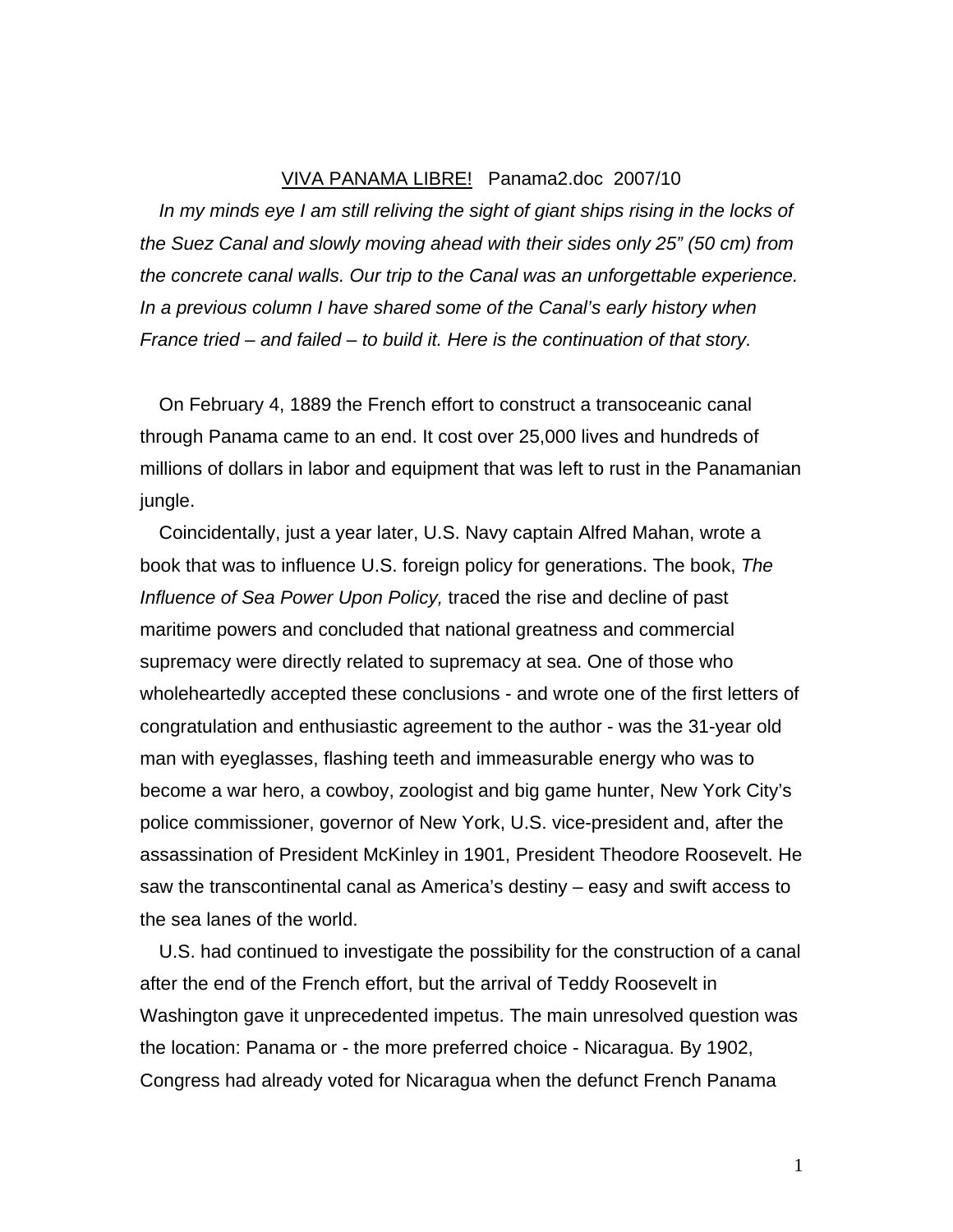canal company offered to sell all its assets and rights to the U.S. for \$40 million. Roosevelt switched his support to Panama and managed to persuade House leaders to change their minds. A Senate amendment to the House bill was introduced to acquire the French property and build the canal in Panama. It specified, however, that if a satisfactory agreement could not be reached within a "reasonable time", the canal would be built in Nicaragua.

Intense lobbying that followed this flip-flop was largely headed by Philippe Bunau-Varilla, former Director-General of the French company, an engineer and a charming and energetic proponent of the Panama location. In 1894, when it became obvious that the French company was in trouble, he even rushed to Russia in order to convince Czar Alexander III to provide capital to finish the project. He managed to convince Czar's Minister of Finance, Witte, that the Trans-Siberian Railroad and the Panama Canal, both under construction at the time, would be a perfect Franco-Russian cooperative effort. Witte seemed interested but the Czar's assassination put an end to the scheme.

Now, it was he who, on the eve of the crucial Senate vote, sent a Nicaraguan postage stamp to all Senators as proof of the danger of earthquakes in Nicaragua. The stamp pictured a smoking volcano but, in fact, the volcano was hundreds of miles from the proposed construction path and had been inactive for centuries. This ruse – and others – worked. The Panama location was accepted by a majority of just 4 votes.

There was, however, another serious obstacle: Colombia insisted that American negotiations should be conducted with Colombia rather than with the French who, they maintained, did not have the right to transfer Colombian territory to another power. Roosevelt was outraged at the "despicable creatures in Bogota who ought to know how they are jeopardizing things and imperiling their own future".

Bunau-Varilla who had been in contact with some of the local leaders in Panama devised a plan to by-pass Colombia. Working alone in a Washington